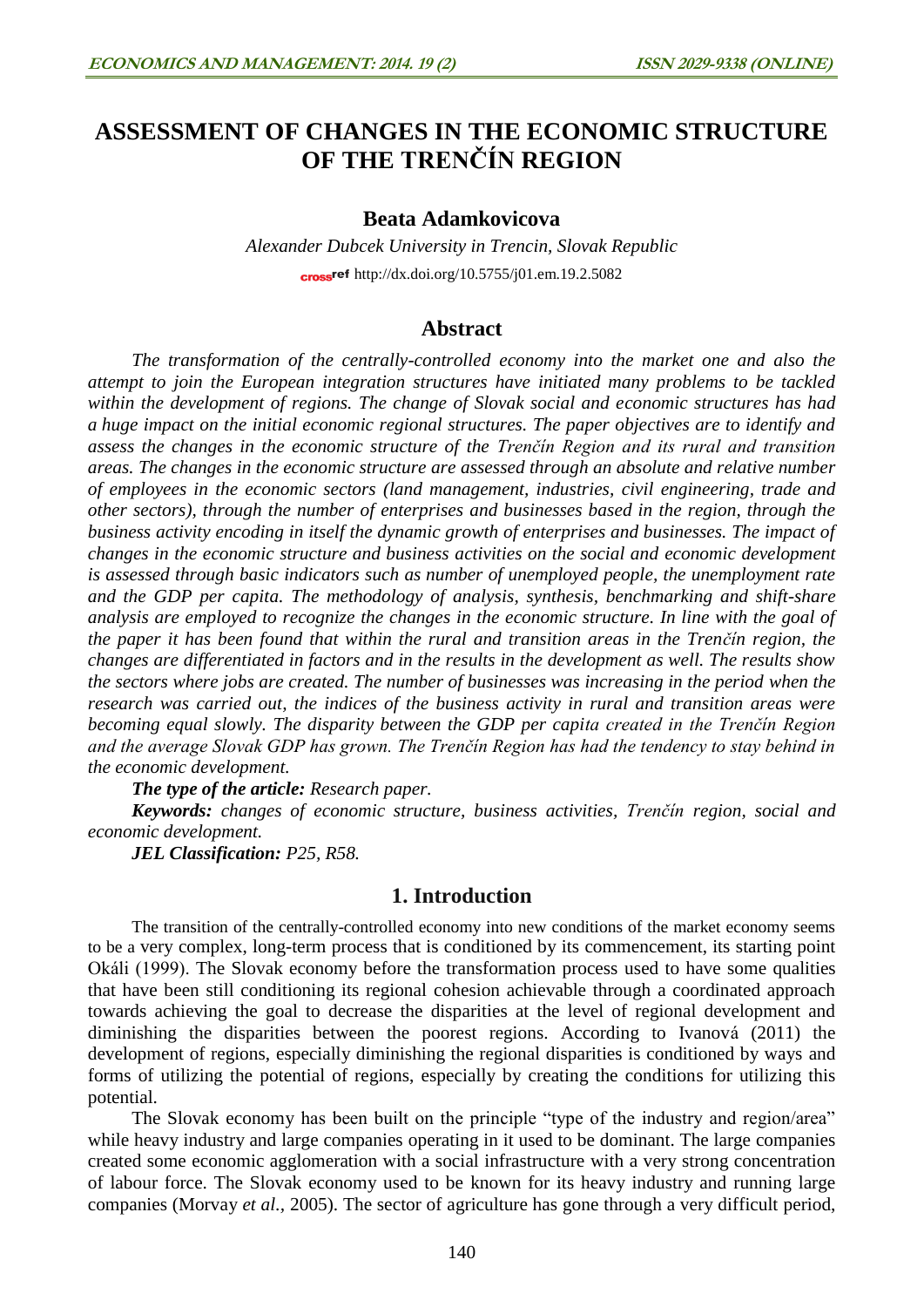had to modify itself to the new situation at the free market while the amount of governmental subsidies decreased (Adamkovičová, 2013). At present the Slovak economy is in a new phase of its development with new opportunities, challenges and new problems.

The changes in the field of economy within the transformation process have had a significant impact on the welfare and they can be seen also in the way of life of communities and groups of population as it is stated by Gajdoš (2001) and Králiková (2006). The basic dividing line between the differentiation processes that take place in the social layers is the vertical social-economic polarization with social inequalities in individuals and families and at the same time also the horizontal social-spatial differentiation. Vertical social-economic polarization with social inequalities with individuals and families has created a new social structure of population.

According to Habánik, Masárová (2013) conditioned by the economic recession that could be traced in the indicators of the economic efficiency at the edge of the years 2008/2009 there was an economic drop accompanied by a shift in the employment.

At present the Slovak economy is in a new phase of its development with new opportunities, challenges and new problems. The long-term competitiveness of the Slovak economy is feasible according to Bielik (2008) through creating the conditions and implementation of the knowledge economy.

This paper is aimed to identify and assess what changes in the economic structure occurred in the regions of Trenčín and how these changes affected the level of economic and social development of the county and its regions.

# **2. Methods**

In the research that has been carried out in the Trenčín Region and its districts divided into rural, transition and urban districts according to the methodology by Fáziková (2003), the population density criteria are employed. The degree of correlation between indicators that are applied in the rural region definition by the EU is proved to be low and statistically inconclusive according to the author. Due to this fact other criteria are not acknowledge while defining the rural type of regions. Transition regions cover 82.4 per cent of the regional area with 89 per cent out of the total population number (Trenčín, Ilava, Partizánske, Prievidza, Považská Bystrica, Púchov, Nové Mesto nad Váhom). Rural regions cover 17.6 per cent of the total area of the region with eleven per cent of the population (Myjava, Bánovce nad Bebravou). The Trenčin region covers an area that cannot be defined as an urbanized region. The process of changes in the economic structure and the business activity were assessed in the years 2005-2011 according to the following indicators:

- − Absolute and relative share of employed people in the economic sectors (industry, agriculture, civil engineering, trade and other branches, where employees were accumulated in the field of public administration, financial institutions and institutions active in the tourist industry);
- − The number of businesses and enterprises classified as legal entities and persons based in the regions (licensed businessmen, freelancers and farmers) who represent the economic changes;
- − The business activity (BA) expressed as the equation:

 $BA =$ (number of businesses/number of economic active people) x 1000

that expresses the dynamics of the businesses, enterprises growth.

The impact of changes in the economic structure and the business activity on the socialeconomic development can be assessed in three basic indicators, such as:

- − number of the unemployed people,
- − the unemployment rate,
- − GDP total and per capita.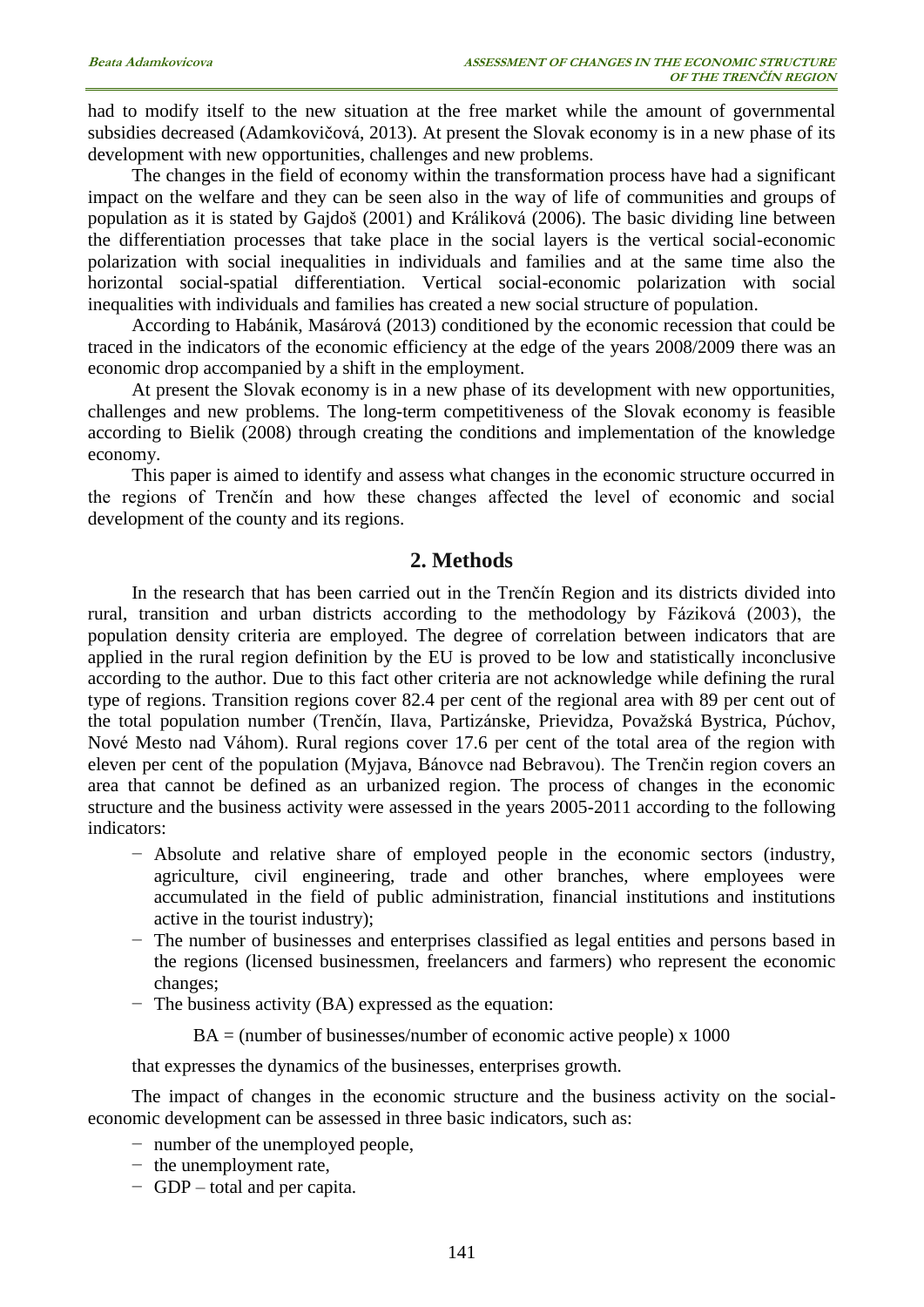The changes of the economic structure are expressed by **Shift-Share analysis** (analysis of structural changes, Richardson, 1979, Bendavid-Val, 1991, Blair, 1995) from the equation:

$$
\triangle E_{ir} = NS_{ir}^{t} + IM_{ir}^{t} + RS_{ir}^{t}
$$
 (1)

The first part shows the growth that can be achieved if the regional industry "i" would grow as equally as the growth (decline) achieved in the national economy (National Share Component - NS). The second part of the equation indicates the change of employment rate achieved in the regional industry, if the regional industry grew at the same pace as the same national economic industry (Industry Share Component – IM). The third part of the equation refers to the increase (decrease) in the regional employment rate due to the regional impulses and reflects the competitiveness of the region in the given sector (Regional Shift Component – RS).

#### **National Share Component – NS**

$$
NS_{ir}^{t} = E_{ir}^{t-1} \times \left(\frac{E_{SK}^{t}}{E_{SK}^{t-1}} - 1\right)
$$
 (2)

**Industry Mix Component – IM**

$$
I M_{ir}^t = E_{ir}^{t-1} \times \left[ \left( \frac{E_{iSK}^t}{E_{iSK}^{t-1}} \right) - \left( \frac{E_{SK}^t}{E_{SK}^{t-1}} \right) \right]
$$
(3)

#### **Regional Shift Component – RS**

$$
RS_{ir}^t = E_{ir}^{t-1} \times \left[ \left( \frac{E_{ir}^t}{E_{ir}^{t-1}} \right) - \left( \frac{E_{ISK}^t}{E_{ISK}^{t-1}} \right) \right]
$$
(4)

Where:

| $t =$ current time period | $t-1$ = one year ago  | $E =$ employment |
|---------------------------|-----------------------|------------------|
| $i =$ specific industry   | $r =$ specific region |                  |

The structural changes are analysed with the regard to the links between the development of the industry/sector in the region and the development in the entire national economy, in industries in the national economy, and takes into account the endogenous conditions of the Trenčín Region. The relations/the ratio are expressed via the employment rate.

#### **3. Results**

There are more factors that have impact on the economic and social regional development. The key role in this field is played by businesses and their activities based in the regional centers and their industrial branch. The Trenčín Region covering the area of 4,501 square kilometers - 9 per cent of the total Slovak area with the population of 599,800 (11% of the Slovak population) takes the third position among the most populated regions where 276 municipalities are based, out of them 18 have the status, have the rights of a town.

**Changes in the economic structure.** The transformation process has had a great impact on the economic structure of the Trenčín Region. The economy used to be represented mostly by industries such as textile and clothing industry, tire production, mechanical engineering. Another sector playing a key role within the Trenčín rural economy used to be agriculture, that together with the sector of services (national government) used to belong to the key sectors having an impact on the welfare development.

During the period that was assessed the economic structure of the Trenčín region and its districts had been undergoing significant changes: whereas in the year 2005 industries in the Trenčín region employed 40 per cent of the total number of employed people, in the years 2010- 2011 (during two years) 20,470 jobs disappeared in the Region due to closing down the factories in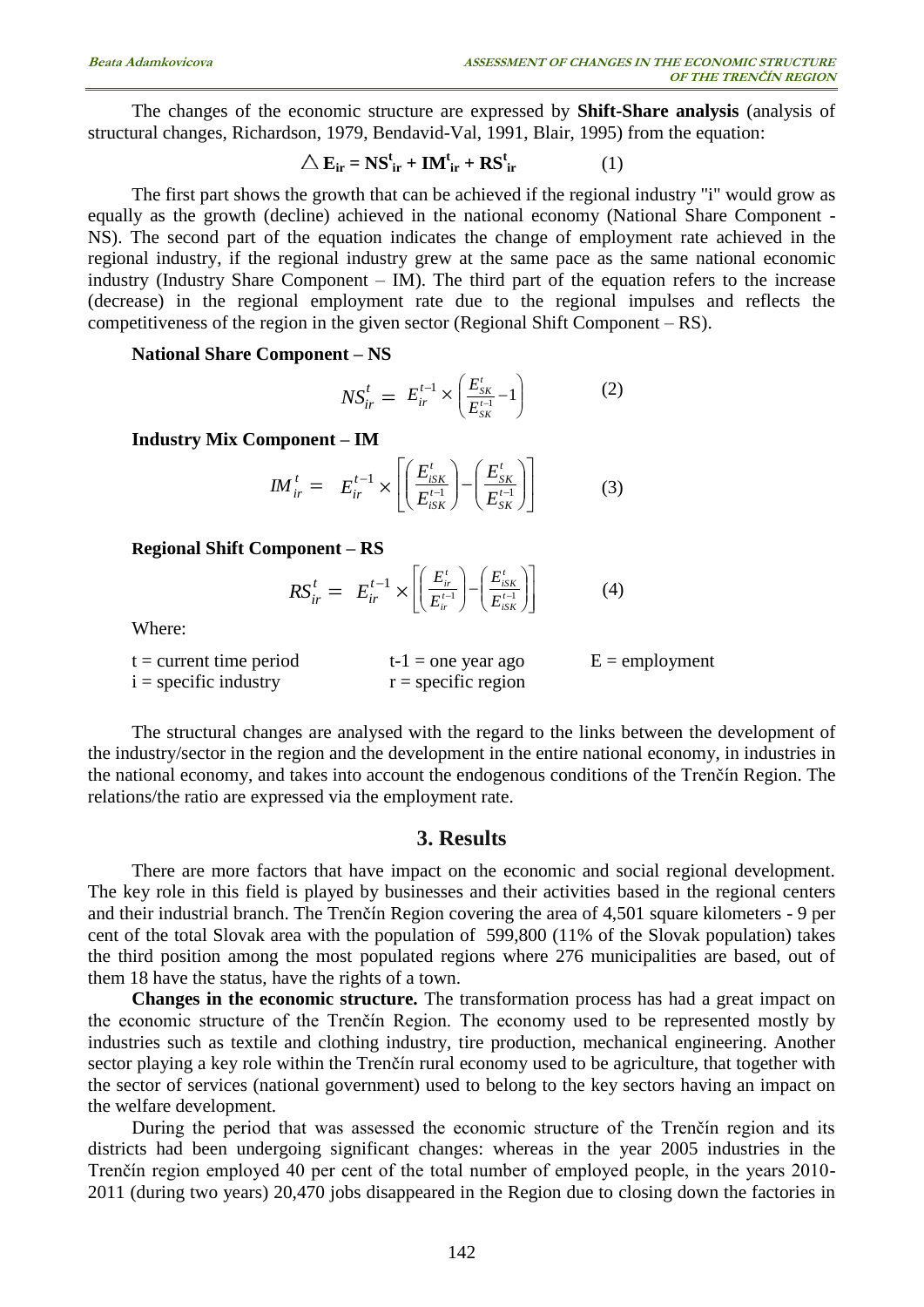the mechanical engineering, textile and clothing industries.

Contrary to structural changes in Slovakia, the industries in the rural areas in the Trenčín Region ensured some significant dynamics in the growth in a number of jobs due to the fact that two industrial parks based in rural areas (Bánovce nad Bebravou, Myjava) were established. The most dynamic sector in the Trenčín region, during the period assessed, used to be trade having opened the largest number of jobs (7,300). During a period of time it represented a permanent growth in jobs. After an initial growing number of jobs opened in the civil engineering, the number of jobs in this field was stabilized and amounted the number 18,500. Till 1990 the sector of agriculture in the Trenčín Region could be defined as intensive one and stabilizing the social welfare in rural areas, in the years 2005-2008 the number of jobs in agriculture decreased by 1,100 and was stabilized at the number of 10,000 and since 2010 the number of employees in the agriculture and land management has increased by 620. The competitive situation in the Trenčín Region, if compared to the situation in the national economy in the period of 2005-2011, can be characterized through the method Shift-Share Analysis.

|                                  | <b>Industry</b>   | <b>Employment</b> |         | <b>Total change</b> |           |              |           |
|----------------------------------|-------------------|-------------------|---------|---------------------|-----------|--------------|-----------|
| Area                             |                   | 2005              | 2011    | 2005-2011           | <b>NS</b> | <b>IM</b>    | <b>RS</b> |
|                                  | Agriculture       | 119762            | 95958   | 23804               |           |              |           |
|                                  | Industries        | 556723            | 586307  | 29584               |           |              |           |
| <b>Slovak Republic</b>           | Civil eng.        | 131199            | 166119  | 34920               |           |              |           |
|                                  | Trade             | 344777            | 365468  | 20691               |           |              |           |
|                                  | Other industries  | 845042            | 979225  | 134183              |           |              |           |
|                                  | <b>Total</b>      | 1997503           | 2193077 | 195574              |           |              |           |
|                                  | Agriculture       | 11569             | 10529   | $-1040$             | 1133      | $-3432$      | 1259      |
|                                  | Industries        | 90142             | 76859   | $-13283$            | 8826      | $-4036$      | $-18073$  |
| <b>Trenčín Region</b>            | Civil eng.        | 16665             | 18537   | 1872                | 1632      | 2804         | $-2564$   |
|                                  | Trade             | 37144             | 44453   | 7309                | 3637      | $-1408$      | 5080      |
|                                  | Other industries  | 72607             | 80920   | 8313                | 7109      | 4420         | $-3216$   |
|                                  | <b>Total</b>      | 228127            | 231298  | 3171                | 22336     | $\mathbf{0}$ | $-19165$  |
|                                  | Agriculture       | 9435              | 8651    | $-784$              | 924       | $-2799$      | 1091      |
| <b>Transition</b>                | Industries        | 81 264            | 65 30 6 | $-15958$            | 7956      | $-3638$      | $-20276$  |
| areas within                     | Civil engineering | 15 235            | 16 5 37 | 1 302               | 1492      | 2563         | $-2753$   |
| the Trenčín                      | Trade             | 33 914            | 40 675  | 6761                | 3320      | $-1285$      | 4726      |
| <b>Region</b>                    | Other industries  | 65 772            | 73 822  | 8 0 5 0             | 6440      | 4004         | $-2394$   |
|                                  | <b>Total</b>      | 205 620           | 204 991 | $-629$              | 20132     | 0            | $-20761$  |
| <b>Rural</b><br>areas<br>Trenčín | Agriculture       | 2134              | 1878    | $-256$              | 209       | $-633$       | 168       |
|                                  | Industries        | 8878              | 11553   | 2675                | 869       | $-397$       | 2203      |
|                                  | Civil engineering | 1430              | 2000    | 570                 | 140       | 241          | 189       |
|                                  | Trade             | 3230              | 3778    | 548                 | 316       | $-122$       | 354       |
| <b>Region</b>                    | Other industries  | 6835              | 7098    | 263                 | 669       | 416          | $-822$    |
|                                  | <b>Total</b>      | 22507             | 26307   | 3800                | 2204      | $\bf{0}$     | 1596      |

**Table 1.** The results of structural changes in the Trenčín Region and its areas expresses via the Shift-Share analysis

*Source:* The Slovak Office of Statistics, own calculations.

#### **Referring to the effectiveness of the national economy it can be assumed that:**

- − the development of employment rate in the Trenčín Region has been different from the overall national economic development due to the diversity of disposable endogenous factors of development and the starting position of the region;
- if the industries in the Trenčín Region achieved the dynamics of opening the jobs in the national economy, then the effect of vacancies growth in the region till 2011 would represent a growth by 22.3 thousand vacancies instead of 7,171 jobs created. Most positions should have been opened in the transition regions. The results show that in the rural areas in the Trenčín Region the vacancies were created at a more dynamic pace than the jobs opened in the national economy. If the trend in the national economy had been as equal as the one in the Trenčín Region, this sector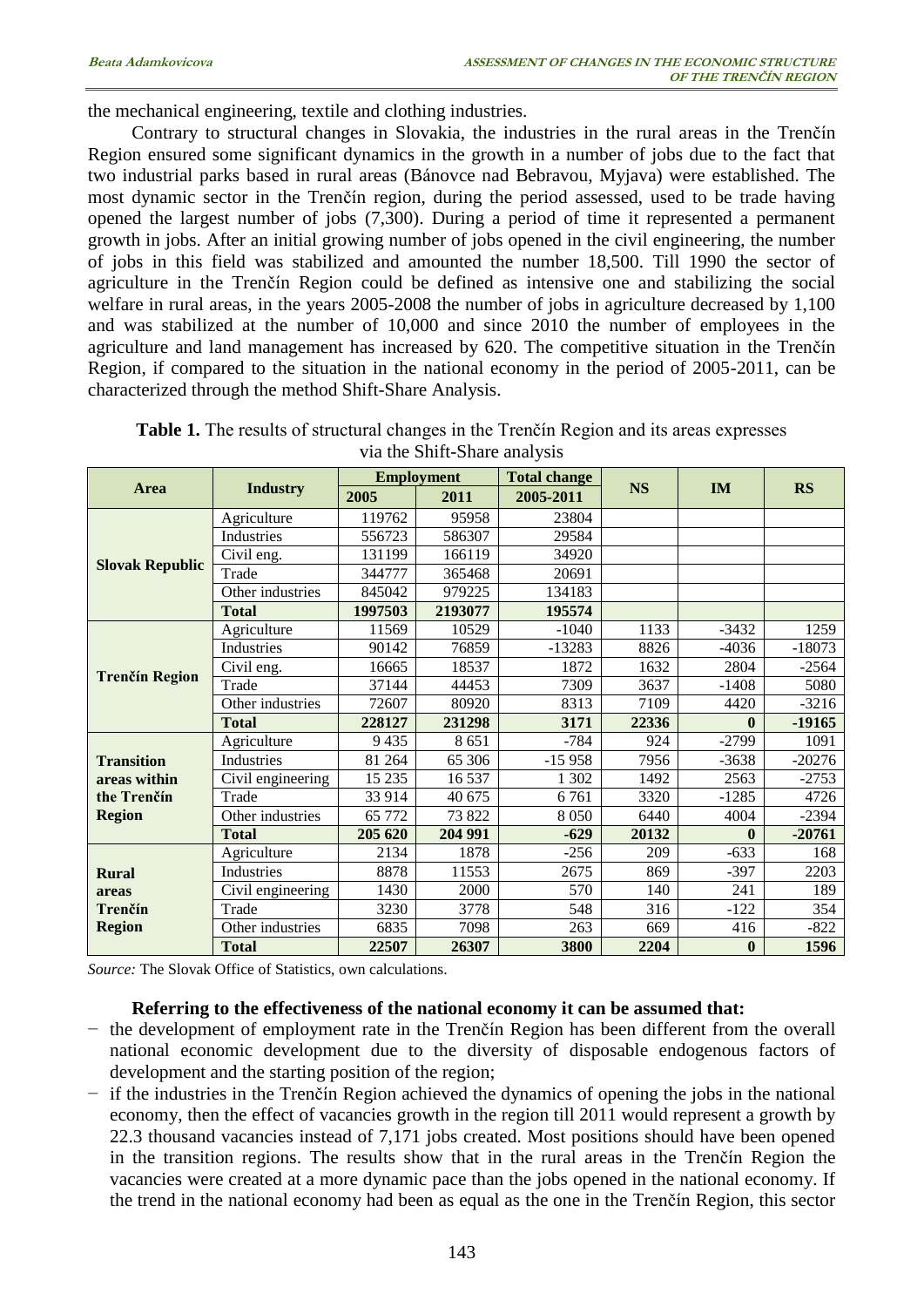would have created 2,204 jobs, whereas the rural areas created 3,800 real jobs. Referring to the national economy, the rural areas in the Trenčín Region revealed themselves as competitive.

## **Based on the effect achieved in the industries, it can be assumed that:**

- − that if the development of the employment rate in the industries in the Trenčín Region went at the same pace as it went in other Slovak industries, then in the Trenčín Region in the period searched and assessed that:
	- The agriculture would have had a drop in jobs by 3,422 positions, there was a real decrease by 1,040 jobs;
	- The industries would have had a decrease by 4,036 jobs (a real drop in numbers is 13,208 jobs fewer);
	- In the civil engineering 2,804 vacancies should have opened  $-1,872$  jobs were really offered;
	- The other sectors should have opened 4,420 jobs, really there were 8,313 positions offered.

Based on the above mentioned facts and numbers it can be assumed that only agriculture and other industries were competitive with the industries in the national economy.

**From the point of view of the regional effect** reflecting the competitiveness of the Trenčín Region with the industries forming the national economy it can be said that:

In the Trenčín Region the competitive industries were only agriculture and the sector of public administration, other sectors and industries did not have a propulsive impact and thus they were not able to induce the economic development in the region.

**The structure of businesses and enterprises.** Enterprises are open systems entering into horizontal and vertical relations with other businesses and their economic environment. Decisions on localization made by businesses have a huge impact on the spatial economic structure of regions and they form it at the same time (Maier, Todling, 1998).

|                |                      | 2005                    |                          | 2008                           |                          | 2011                           |                          |
|----------------|----------------------|-------------------------|--------------------------|--------------------------------|--------------------------|--------------------------------|--------------------------|
| <b>Region</b>  | <b>Indicator</b>     | Number of<br>businesses | $\frac{0}{0}$            | <b>Number of</b><br>businesses | $\frac{0}{0}$            | Number of<br><b>businesses</b> | $\frac{0}{0}$            |
|                | P <sub>O</sub>       | 745                     | 19                       | 1015                           | 20                       | 1 1 6 9                        | 21                       |
|                | FO.                  | 3 1 8 8                 | 81                       | 4 1 2 7                        | 80                       | 4 5 2 5                        | 79                       |
|                | Z toho:              |                         |                          |                                |                          |                                |                          |
| Rural          | Licensed businessmen | 2925                    | ۰                        | 3915                           | $\overline{\phantom{a}}$ | 4 2 8 8                        |                          |
|                | Freelancers          | 147                     | $\overline{\phantom{0}}$ | 127                            | $\overline{\phantom{a}}$ | 156                            | ۰                        |
|                | Farmers              | 116                     |                          | 85                             | $\overline{\phantom{0}}$ | 81                             | $\overline{a}$           |
|                | <b>Total</b>         | 3933                    | <b>100</b>               | 5 1 4 2                        | <b>100</b>               | 5 6 9 4                        | <b>100</b>               |
|                | PO                   | 8 2 6 2                 | 21                       | 11 338                         | 24                       | 12 804                         | 24                       |
|                | FO                   | 30 657                  | 79                       | 36 200                         | 76                       | 39 7 26                        | 76                       |
| Transition     | Z toho:              |                         |                          |                                |                          |                                |                          |
|                | Licensed businessmen | 27 154                  | $\blacksquare$           | 34 781                         | $\overline{a}$           | 37 909                         | L.                       |
|                | Freelancers          | 1 1 3 5                 | ۰                        | 1 1 6 0                        | ٠                        | 1581                           | $\overline{\phantom{a}}$ |
|                | Farmers              | 368                     | ÷.                       | 259                            | L.                       | 236                            |                          |
|                | <b>Total</b>         | 38 919                  | 100                      | 47 538                         | 100                      | 52 530                         | 100                      |
|                | PO                   | 9 0 0 7                 | 21                       | 12 3 5 3                       | 23                       | 13 973                         | 24                       |
|                | FO.                  | 33 845                  | 79                       | 40 327                         | 77                       | 44 251                         | 76                       |
|                | Z toho:              |                         |                          |                                |                          |                                |                          |
|                | Licensed businessmen | 30 079                  | $\blacksquare$           | 38 696                         | $\overline{\phantom{a}}$ | 42 197                         | $\overline{\phantom{a}}$ |
|                | Freelancers          | 1 2 8 2                 | ٠                        | 1 2 8 7                        | $\overline{\phantom{a}}$ | 1737                           | $\blacksquare$           |
| Trenčín Region | Farmers              | 484                     | $\overline{\phantom{0}}$ | 344                            | ÷,                       | 317                            |                          |
|                | <b>Total</b>         | 42852                   | <b>100</b>               | 52 680                         | <b>100</b>               | 58 224                         | <b>100</b>               |

**Table 2.** Businesses in numbers in the Trenčín Region

*Source:* The Slovak Office of Statistics, own calculations.

In the Trenčín Region by Dec.  $31<sup>st</sup>$ , 2011 there was a total number o 58,224 enterprises and businesses, three fourth of them are persons such as licensed businessmen (80%), freelancers (3%) and farmers (1%). The small and medium enterprises are dominant and play a key role in the economic structure of the Trenčín Region. The dynamics in the number of businesses was diverse in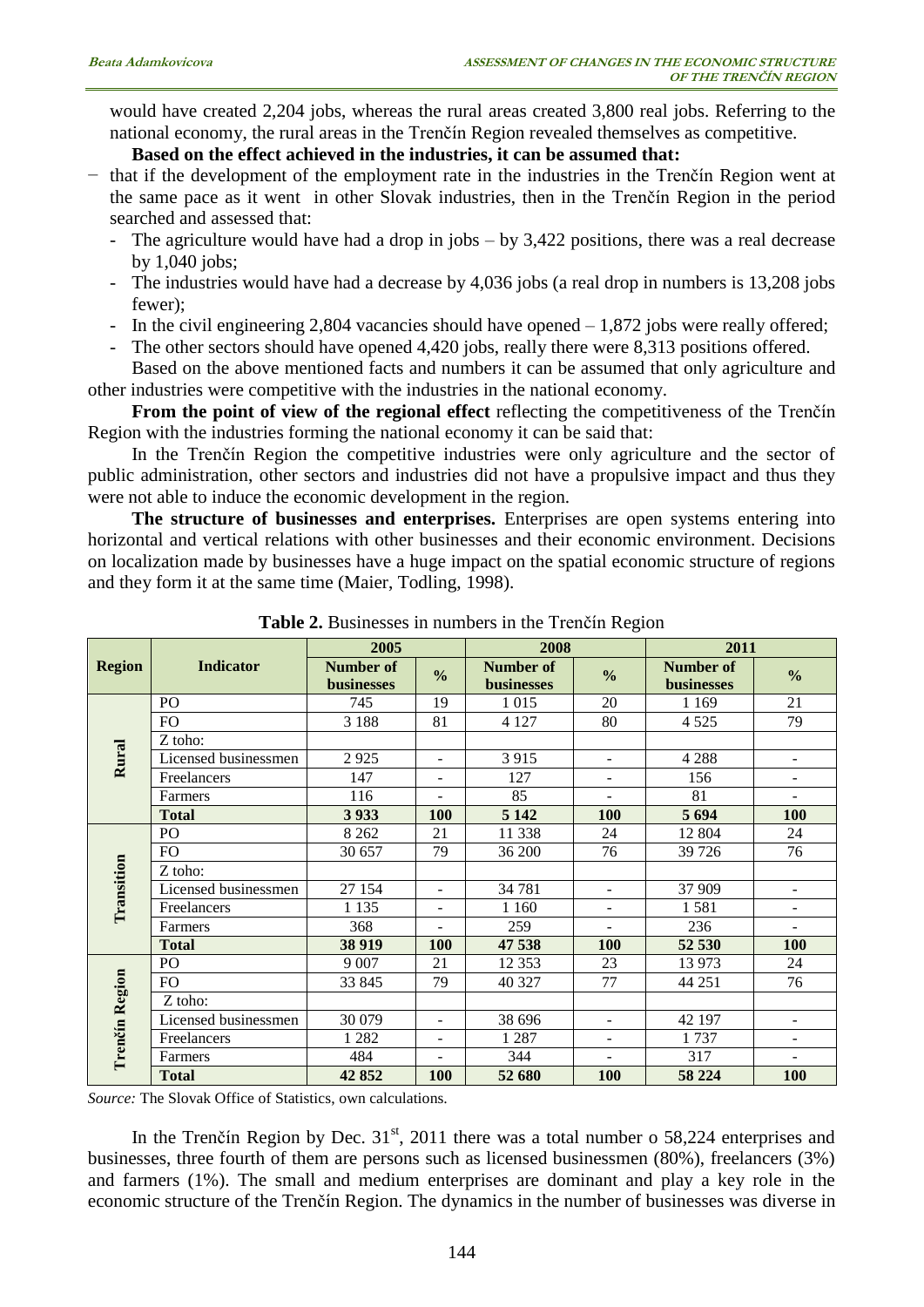the given period. The number of licensed businessmen is the largest one in the given period. It can be assumed that the large number of businessmen contributes to the diversification of the economic structure. It has been proved in the practice that large companies make some employees run their own business and invoice the work done for the company as a freelancer or a businessman that is for the company more advantageous from the economic point of view. The freelancers with their specialization and their capital availability do not create input and output links to other companies. In this way the multiplication impact on the regional economic development is small, on the other hand there is a link to the social development and the diversification in jobs offer.

In the period assessed there is a slight increase in opening freelance positions  $-$  by 455 and decrease in farmers positions by 167 in rural areas, who were registered as jobless at the Office for labour and unemployed people. Medium-sized and large enterprises are aggregated into a group of legal entities. In the years 2005-2011 the number of legal entities increased by 4,966 it means an increase by 708 businesses and enterprises as legal entities per year. Middle-sized enterprises represent 24% in the economic structure. The multiplication effect in the process of development has been increasing as there are links created to other businesses and enterprises offering material inputs, storing the materials, sales and transportation, and the job offers are concentrated in an area, in a region.

The dynamics of the business number growth in the Trenčín Region is indicated by the **entrepreneurial, business activities** represented by the index of the **business activity – BA** (see Figure 1).



**Figure 1.** Index of business activity in Trenčín Region and its areas

The number of businesses in the Trenčín Region increased during the assessed period of the years 2005 – 2011, when the number of businesses per 1,000 employed people went up by 18% reaching the level of 204 businesses per 1000 employed people in the year 2011. The businesses were concentrated mostly in the transition regions. In the rural areas of the Trenčín Region 5,694 businesses were based, i.e. almost 10% out of the total number of businesses that were located in the Region. It is necessary to point out, that the structure of the businesses in rural areas did not differ from the overall regional structure. The businesses operating as legal entities were represented by 21%. In the transition areas the index of the business activity was represented by the number 196 in the year 2005 and in the year 2011 it amounted the number 205 businesses per 1,000 employed people.

**The impact of changes in the economic structure and in the business activity on the social and economic development.** The issue of unemployment is considered to be a potential of the economic development lost in the region and it is considered to be a very severe social issue that needs re-division of newly created surplus value.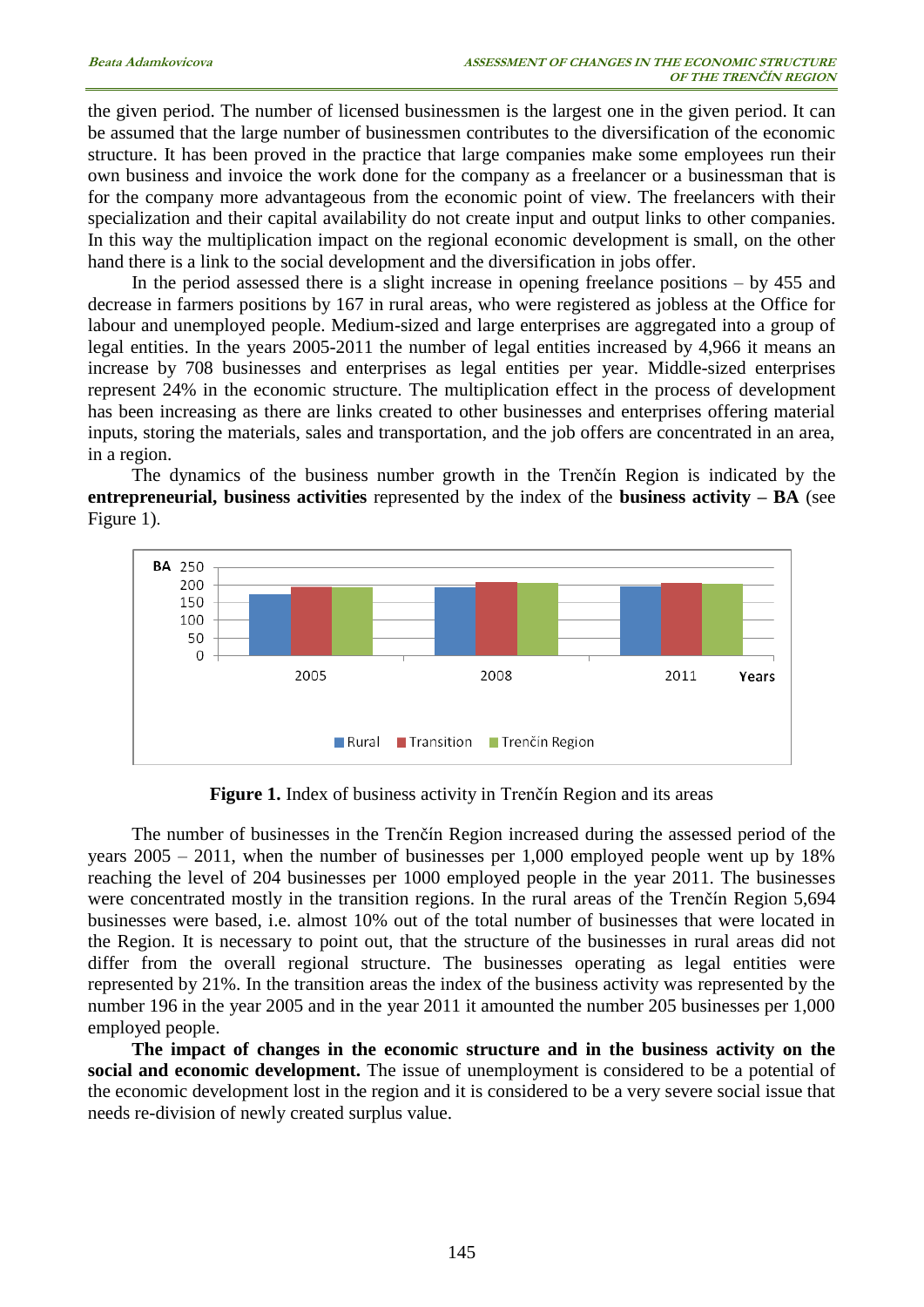| <b>Region/Year</b>     | 2005                                                     |                                                    | 2008                                    |                                    | 2011                                                      |                                    |
|------------------------|----------------------------------------------------------|----------------------------------------------------|-----------------------------------------|------------------------------------|-----------------------------------------------------------|------------------------------------|
|                        | yed<br>$\mathfrak{b}$<br>people<br>tolquaam<br>Ъ<br>Numb | Unemployment<br>$\mathcal{S}_{\mathbf{0}}$<br>rate | ್ಠ<br>ัธ<br>people<br>rolqueaun<br>Numb | Unemployment<br>$\sqrt{6}$<br>rate | $\mathbf{red}$<br>$\sigma$<br>people<br>memploy<br>Number | Unemployment<br>$\sqrt{6}$<br>rate |
| <b>Rural</b>           | 2945                                                     | 7,7                                                | 1765                                    | 4,8                                | 3 3 4 0                                                   | 9,1                                |
| <b>Transition</b>      | 20 4 65                                                  | 6,7                                                | 14 5 98                                 | 4,5                                | 29 863                                                    | 9,8                                |
| <b>Trenčín Region</b>  | 23 4 10                                                  | 6,8                                                | 16 363                                  | 4,9                                | 33 203                                                    | 9,9                                |
| <b>Slovak Republic</b> | 333 834                                                  | 11,3                                               | 248 556                                 | 8,4                                | 399 800                                                   | 13,6                               |

| <b>Table 3.</b> The unemployment rate in areas of the Trenčín Region |  |  |
|----------------------------------------------------------------------|--|--|
|----------------------------------------------------------------------|--|--|

*Resource:* The Slovak Office of Statistics, own calculations.

In the year 2005 the Trenčín Region registered a total number of 23,410 of unemployed people, 12.6% out of them were based in the rural areas. The data on the regional unemployment rate point out that the changes brought a drop in jobs between the years 2008 and 2011 when the number of jobless people was doubled in the transition and rural areas. The unemployment rate reflected the fact that a lot of people were dismissed and the jobs were dismissed too. In the year 2005 the unemployment rate reached 6.8% that was by 4.5% lower rate than the overall Slovak unemployment rate. In that year the unemployment rate in the rural areas in the Trenčín Region was substantially higher than the regional unemployment rate and reached 7.7% .By the year 2008 the unemployment rate decreased to 4.9% in the Trenčín Region and to 4.5% in transition areas, due to the fact that industrial parks with foreign companies started to be launched into operation. Till the year 2011 the unemployment rate went rapidly up if compared to the year 2008–9.9%. The Slovak unemployment rate was by 3.7% lower in that period.

The effectiveness of the businesses and industries and their specialization is reflected in the **regional gross domestic product.** 

The share of the Trenčín Region in the total national GDP represented 10% in the assessed period. With the growing number of businesses and enterprises and with the growth of GDP the share of the Trenčín Region was decreasing in the national GDP. The structural changes in the industrial structure are not directed towards the sectors with higher added value. The dynamics in GDP was lower than the average dynamics in the national economy and the Region of Trenčín tended to stay behind in the economic development.

| <b>Area</b>            | Indicator/vear            | Unit            | 2005    | 2008    | 2011    |
|------------------------|---------------------------|-----------------|---------|---------|---------|
| <b>Trenčín Region</b>  | GDP in total              | mil. $\epsilon$ | 4855    | 6 7 2 1 | 6434    |
|                        | GDP per capita            |                 | 8079    | 11 502  | 10744   |
| <b>Slovak Republic</b> | GDP in total              | mil. $\epsilon$ | 49 3 14 | 66 842  | 65 869  |
|                        | GDP per capita            |                 | 9154    | 12 3 65 | 12 13 1 |
| <b>Share</b>           | GDP Trenčín region/GDP SR | $\%$            | 10      | 10      | 10      |

**Table 4.** Regional GDP in the Trenčín Region

*Source:* Regional comparisons of the Slovak Republic 2005 – 2011, own calculations

A more appropriate indicator of assessing the level of economic development of the region is an indicator of **GDP/per capita**. From this point of view, in 2011 the Trenčín Region ranked the position of the countries with sub-average GDP 10,744  $\epsilon$ ; the average GDP was  $\epsilon$  12,131 The dynamics of this growing indicator outlined the fact, that the differences in the economic development between the Trenčín Region and the Slovak Republic became larger and larger. It can be assumed that the changes of the economic structure did not represent the desired economic growth.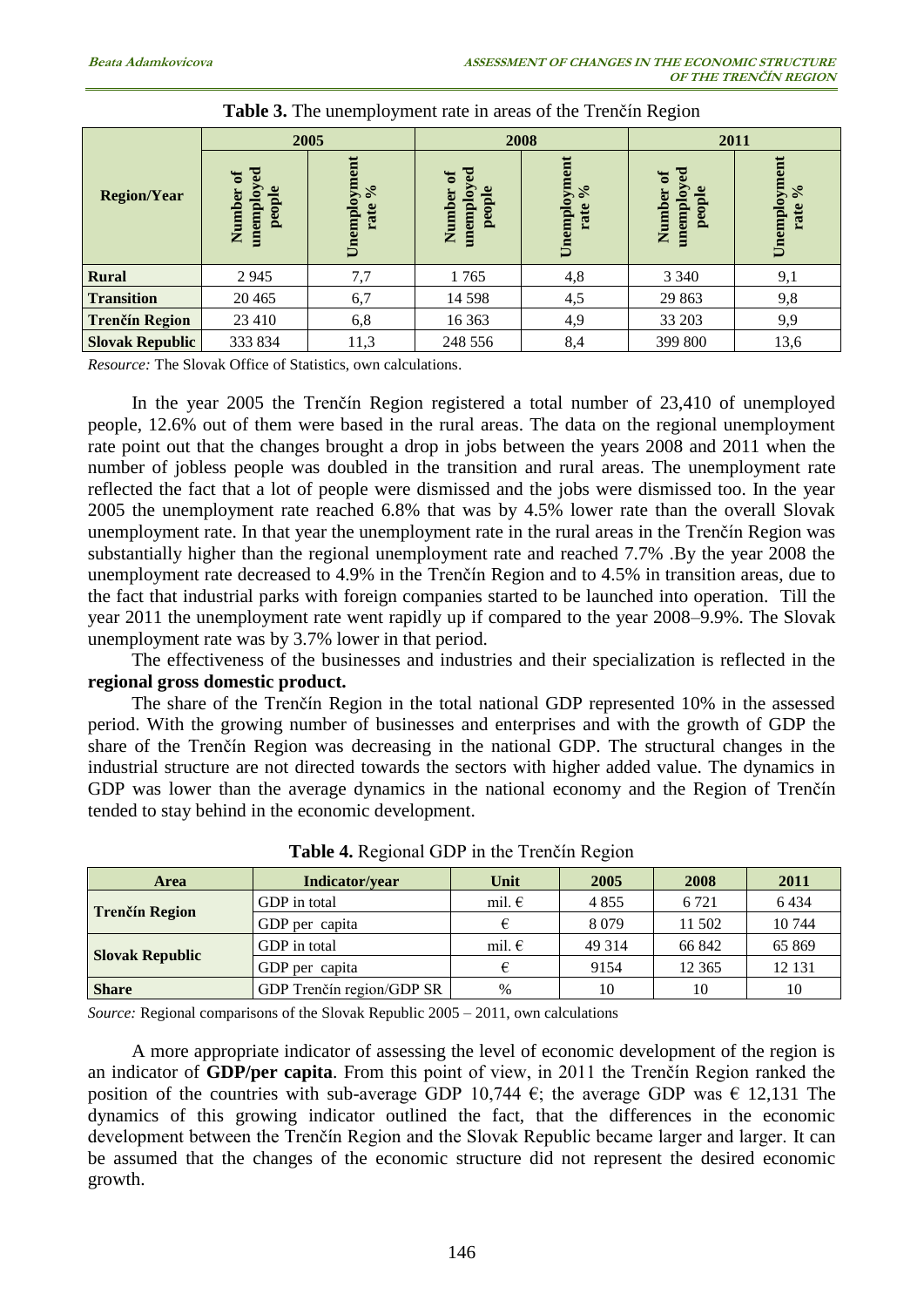# **4. Discussion**

In the given period the changes in the economic structure in the Trenčín Region were assessed and reflected following facts:

In the years 2005-2008 industries played the key role in the economy and at that time they employed 40% of all labour force, in the years 2010-2011 20 thousand jobs were dismissed in the industries. The Trenčín Region used to be a very industrial region but in the given period that was assessed the region was not able to keep on the industrial production as it was expected. New industrial parks launched their operation in the rural areas so the rural areas were able to offer jobs in this region.

The structural changes in the Trenčín Region are analysed and the results show that the sector competitive with the national economy is agriculture and public administration. The both sectors belong to those ones that create the lowest added value and due this reason the Trenčín Region started to have the position behind in the economic development.

The number of businesses especially licensed businessmen has increased and resulted in drop in the unemployment rate, which in 2011 was significantly lower than the national unemployment rate in the Slovak Republic. The dynamics of the increase of the number of businesses in the rural and transition areas was almost at the equal level so the structural changes in the region contributed to the social development and not to the economic development.

The progress in jobs creation and the unemployment rate in the Trenčín Region was at the level of the social development. The changes in the direction of the capital flow into the Trenčín Region and the effectiveness of the enterprises and businesses did not bring such dynamics in the regional GDP to approach the average Slovak level.

The regional self-government in the Trenčín Region is advised to focus on coordinating and directing the economic structure so that the higher added value can be created in some favoured industries.

### **References**

- Adamkovičová, B. (2013). Regionálne analýzy a plánovanie. *Trenčín: FSEV TnUAD, ISBN 978-80-8075- 575-1*
- Bendavid-Val, A. (1991). Regional and Local Economic Analysis for Practitioners. *USA: PRAEGER, 1991, 264 p., ISBN 027-593-520-5*
- Bielik, P. (2008). Konkurencieschopnosť a ekonomický rast: Európske a národné perspektívy. *In: Zborník Medzinárodné vedecké dni 2008, Nitra: SPU, ISBN 978-80-552-0060-6*
- Blair, J. P. (1995). Local Economic Development Analysis and Practice. *USA: SAGE Publications, 345 s., ISBN 0-80-39-5376-3*
- Fáziková, M., Lacina, P., Stehlíková, B. (2003). Súčasné problémy rozvoja vidieckeho priestoru na Slovensku. *Záverečná správa výskumného projektu VEGA 1/7665/20, Nitra: SPU*
- Habánik, J., Masárová, J. (2013). Zmeny v odvetvovej štruktúre ekonomiky SR. *In: Sociálno-ekonomická revue. Vedecký časopis Fakulty sociálno-ekonomických vzťahov, Trenčianska univerzita Alexandra Dubčeka v Trenčíne, číslo 2/2013, ročník 11, str. 71. Trenčín: FSEV, TnUAD v Trenčín, ISSN-1336- 3727*
- Ivanová, E. (2011). Vybrané otázky regionálneho rozvoja v SR s dôrazom na regionálne disparity. *In: Sociálno-ekonomická revue. Vedecký časopis Fakulty sociálno-ekonomických vzťahov, Trenčianska univerzita Alexandra Dubčeka v Trenčíne, číslo 2/2011, ročník 9, str. 27. Trenčín: FSEV, TnUAD v Trenčín, ISSN-1336-3727*
- Gajdoš, P. (2001). K vybraným problémom transformácie sociálno-priestorovej situácie Slovenska v 90-tych rokoch. *Sociológia, 33, č. 2*
- Kačírková, M. (2005). Regionálne a odvetvové špecifiká transformácie podnikovej sféry. Zmena kvality podnikateľského prostredia. *In: Morvay, K. et al.: Transformácia ekonomiky: skúsenosti Slovenska. Bratislava: Ústav slovenskej a svetovej ekonomiky SAV, ISBN 80-7144-143-0*